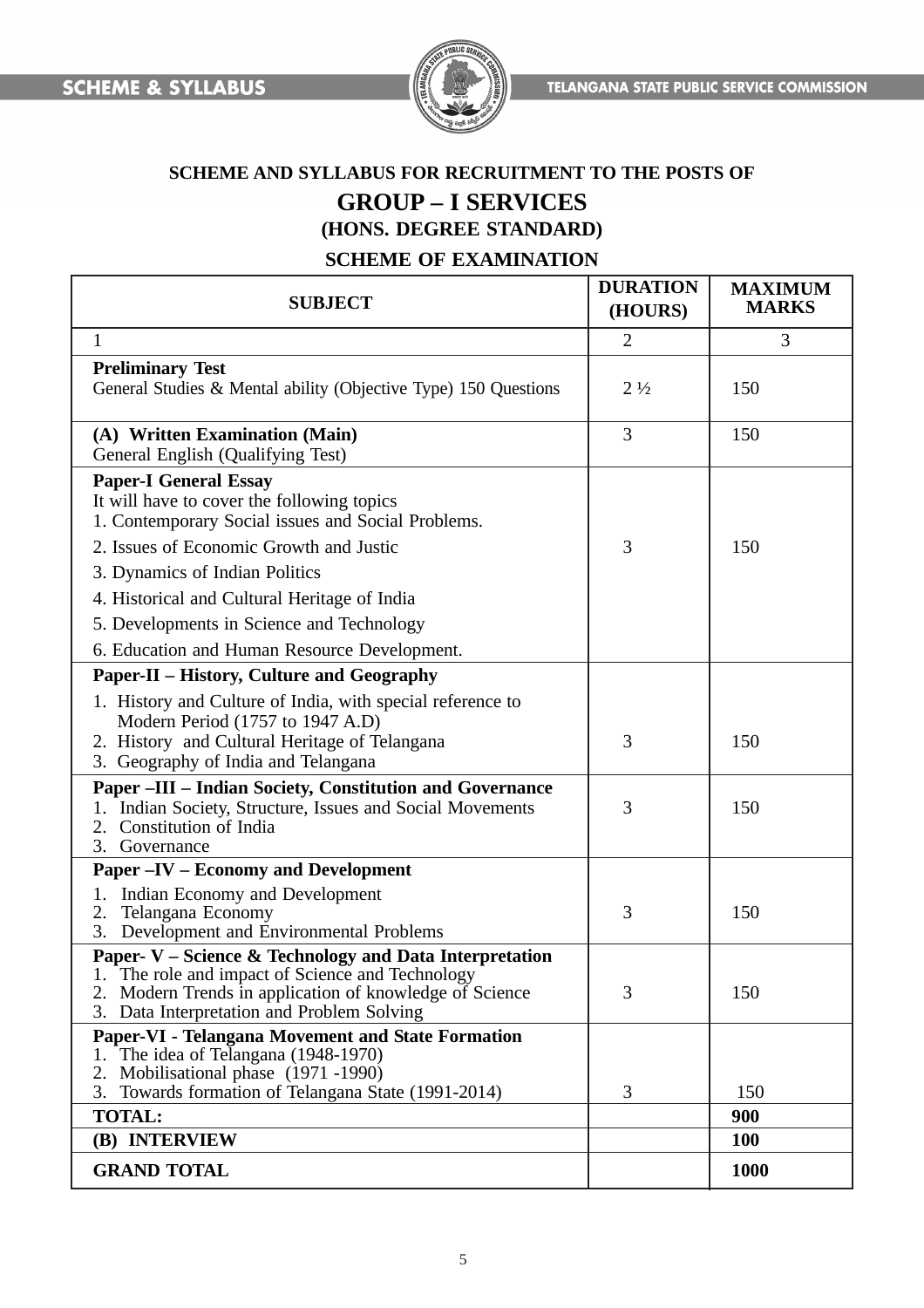

# **SYLLABUS GROUP-I SERVICES GENERAL STUDIES AND MENTAL ABILITY (PRELIMINARY TEST)**

- 1. Current Affairs Regional, National & International.
- 2. International Relations and Events.
- 3. General Science; India's Achievements in Science and Technology.
- 4. Environmental Issues: Disaster Management- Prevention and Mitigation Strategies.
- 5. Economic and Social Development of India.
- 6. World Geography, Indian Geography and Geography of Telangana state.
- 7. History and Cultural Heritage of India.
- 8. Indian Constitution and Polity.
- 9. Governance and Public Policy in India.
- 10. Policies of Telangana State.
- 11. Society, Culture, Heritage, Arts and Literature of Telangana.
- 12. Social Exclusion: Rights issues such as Gender, Caste, Tribe, Disability etc. and inclusive policies.
- 13. Logical Reasoning: Analytical Ability and Data Interpretation.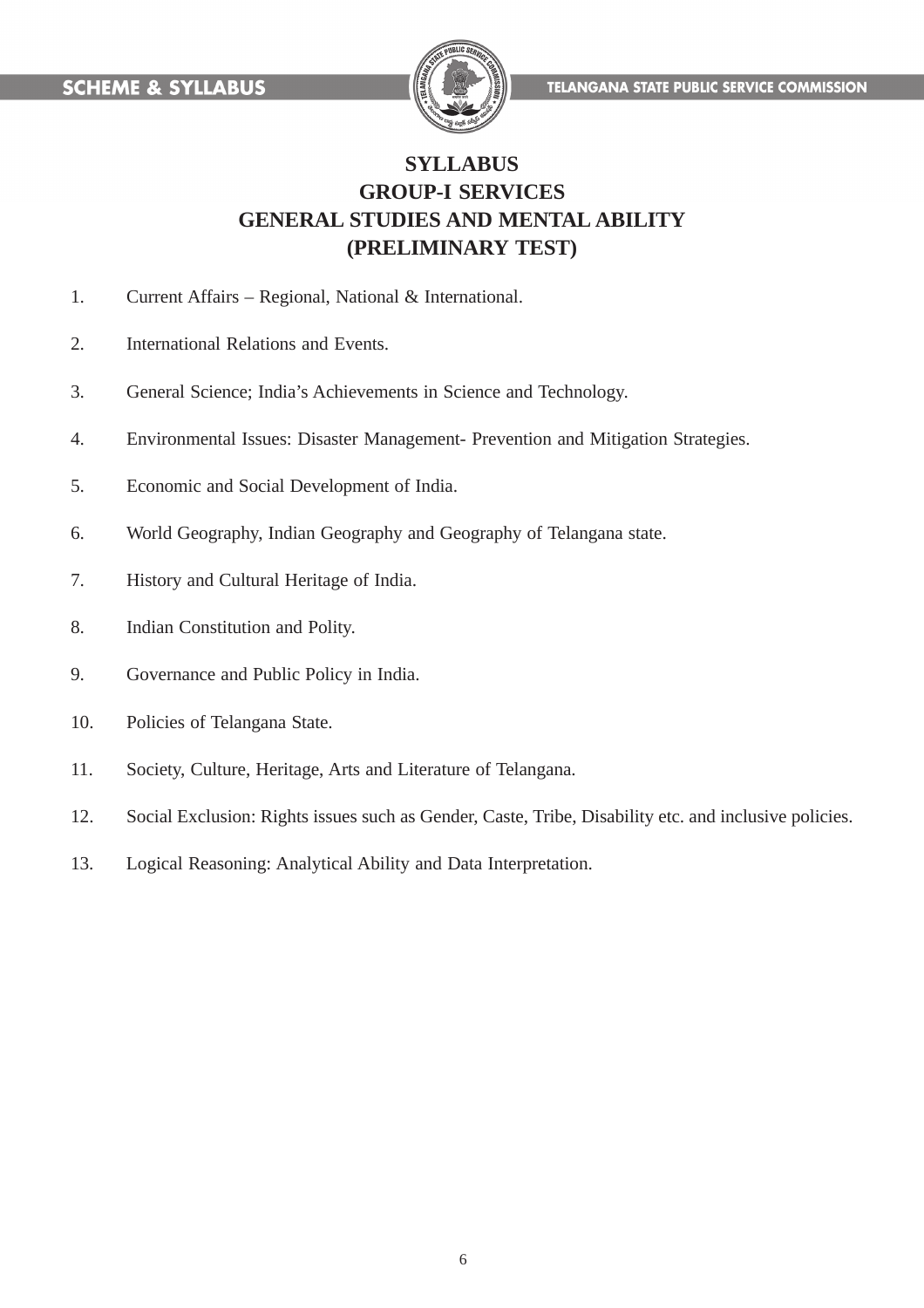

# **Written Examination (Main)**

**General English (Qualifying Test)**

*(X CLASS STANDARD, QUALIFYING FOR INTERVIEW)*

- 1 Spotting Errors Spelling; Punctuation
- 2 Fill in the blanks Prepositions; Conjunctions; Verb tenses
- 3 Re-writing sentences Active and Passive voice; Direct & Reported Speech; Usage of Vocabulary
- 4 Jumbled sentences
- 5 Comprehension
- 6 Précis Writing
- 7 Expansion
- 8 Letter Writing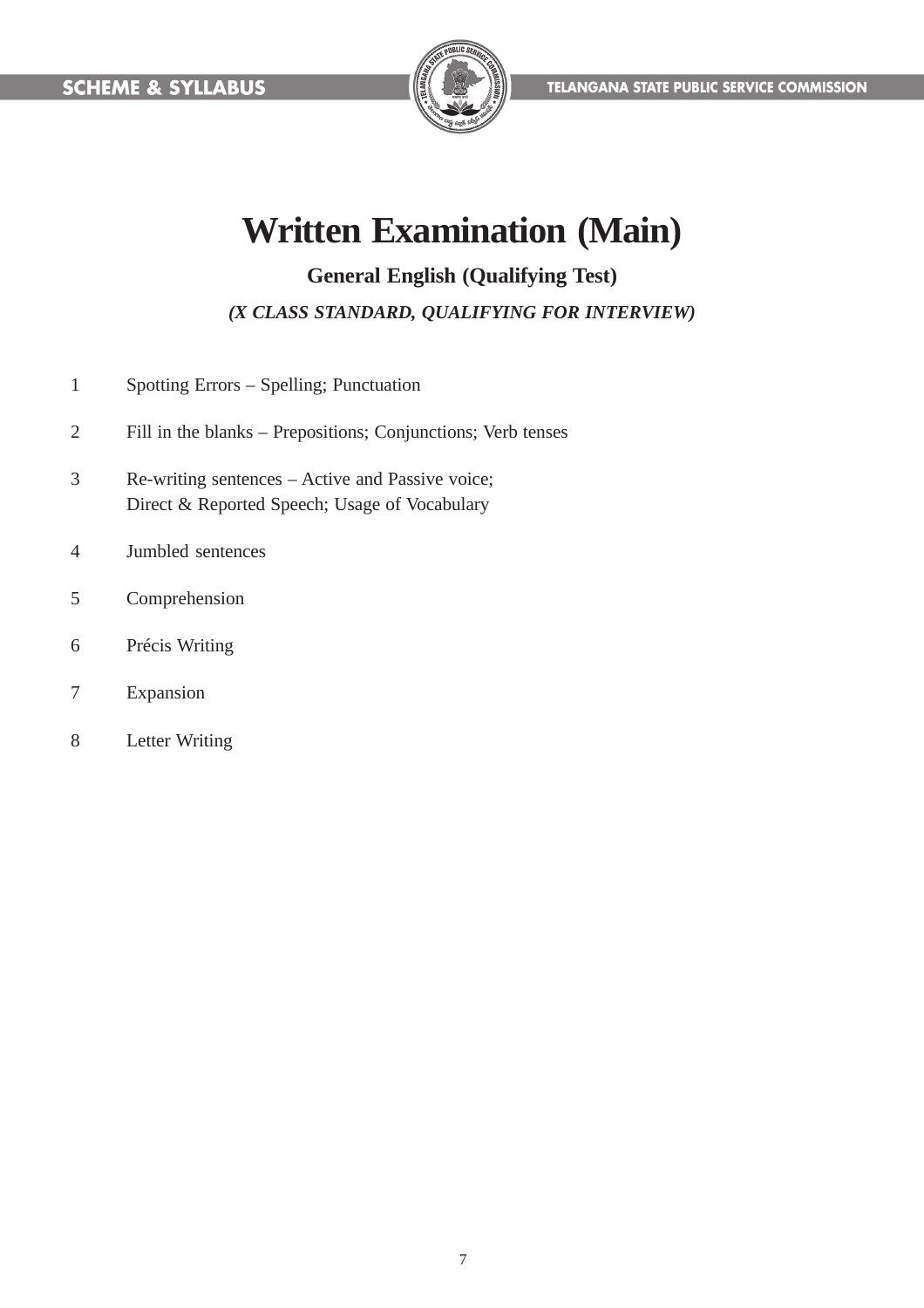

# **PAPER-I: GENERAL ESSAY**

*(Candidate should write three Essays, selecting one from each Section compulsorily. Each Section contains three Questions. Each Essay carries 50 marks.)*

#### **Section-I**

- 1. Contemporary Social Issues and Social Problems.
- 2. Issues of Economic Growth and Justice.

#### **Section-II**

- 1. Dynamics of Indian Politics.
- 2. Historical and Cultural Heritage of India.

### **Section-III**

- 1. Developments in Science and Technology.
- 2. Education and Human Resource Development.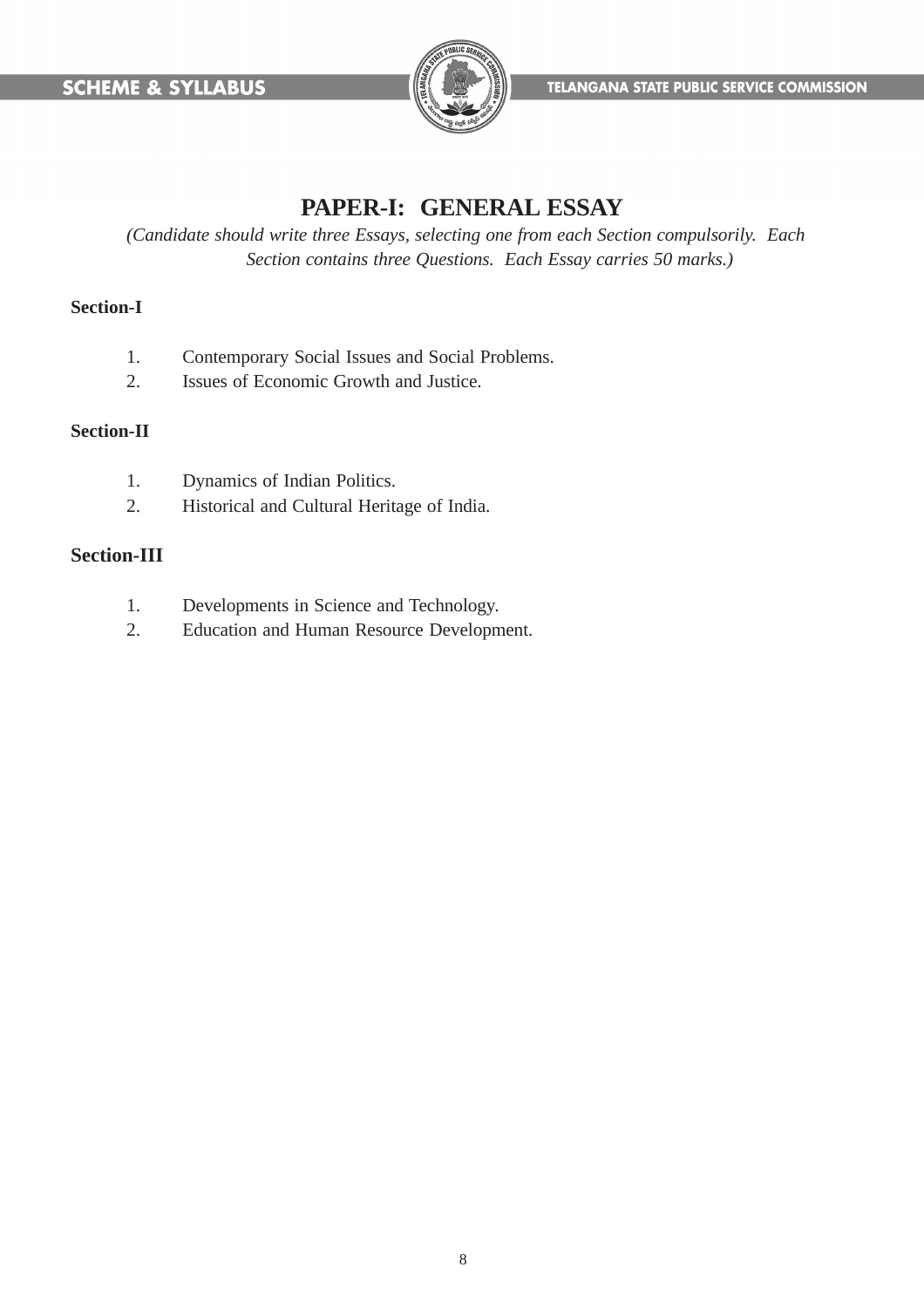

# **PAPER-II: HISTORY, CULTURE AND GEOGRAPHY**

#### **I. History and Culture of India, with special reference to Modern Period (1757 to 1947 A.D.)**

- 1. Early Indian Civilizations-Indus and Vedic; Emergence of Religious Movements in the sixth century BC - Jainism and Buddhism; Indo- Greek Art and Architecture – Gandhara, Mathura and Amaravathi Schools; Social and Cultural condition under the Mauryan, Satavahanas and Guptas .
- 2. Advent of Islam and its impact on Indian Society Nature and significance of Bhakti and Sufi Movements; Contribution of Kakatiya, and Vijayanagara rulers to Language, Literature, Art and Architecture: the contribution of Delhi Sultans and Mughals to Language , Literature, Art, Architecture and Fine Arts, Monuments; Emergence of Composite Culture in the Deccan and India.
- 3. The Establishment of British Colonial Rule in India: Carnatic Wars , Battle of Plassey, Anglo-Mysore, Anglo-Maratha and Anglo-Sikh Wars; **Economic Impact of British Colonial Rule:** Land Revenue Settlements in British India; -Commercialization of Agriculture; Rise of Landless Agrarian Labour; Famines and Poverty;De-industrialization; Decline of Traditional Crafts; Drain of Wealth; Growth of Trade and Commerce- Economic Transformation of India; Railroads, Transport and Communication Network- Telegraph and Postal Services.
- 4. Anti British uprisings: Tribal and Peasant revolts in the Nineteenth Century-Causes and Consequences of 1857 revolt. Factors responsible for the rise of Indian Nationalism; Rise and Growth of Socio- Religious and Anti-Caste Movements: Brahma Samaj, Arya Samaj, Aligarh Movement, Satya Shodak Samaj, Jotiba and Savithribhai Phule, Pandita Ramabai, Narayana Guru, Ayyankali, Annie Beasant; Non- Brahmin, Justice and Self-Respect Movements: Periyar, Mahatma Gandhi, Ambedkar and others.
- 5. Three Phases of Indian Freedom Struggle, 1885-1947. The rise and growth of All India Kisan Sabha, Workers and Tribal movements; Issue of Gender and Women's movement; Growth of Socialist and Communist Movements; Growth of Communalism; Independence and Partition of India.

#### **II. History and Cultural Heritage of Telangana.**

- 1. History and culture of Ancient Telangana Satavahanas, Ikshvakus and Vishnukundins; Rise and growth of Jainism and Buddhism; Socio-Cultural - Conditions- Language, Literature, Art and Architecture.
- 2. Medeival Telangana and the emergence of composite culture Kakatiyas and Velama kingdoms and their contribution to Socio- Cultural Development, Literature, Music, Dance, Art and Architecture; Qutub Shahis and their contribution to Telugu literature, art and architecture. Protest Movements against Kakatiyas and Qutub Shahis- Sammakka Sarakka and Sarvaipapanna
- 3. The Establishment of Asaf Jahi Dynasty Salar Jung Reforms and Modernization of Telangana ; Socio- Economic development under the Nizams – Land Tenures and Social System, Jagirdars, Deshmukhs etc.and Vetti– British Paramountcy and Nizam- Revolt of 1857 in Hyderabad and the role of Turre Baz Khan; Socio- Economic Development during the rule of the sixth and seventh Nizams - Growth of Railways, Transport and Communication System, Establishment of Industries, Educational Institutions – Monuments of Asaf Jahi period.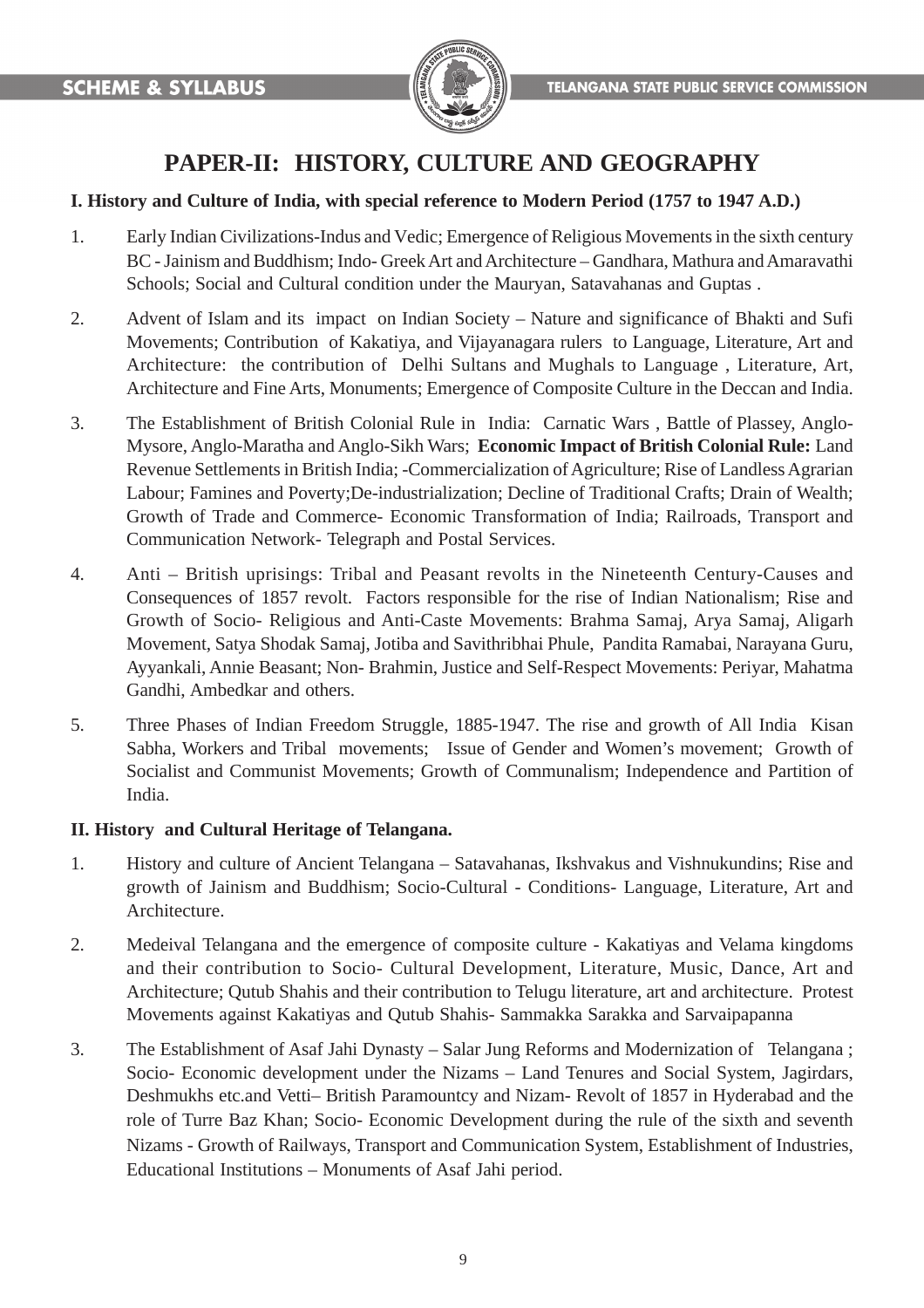

- 4. Socio-Cultural Awaking in Telangana- Andhra Sarasvath Parishat Literary and Library Movements; Establishment of Nizam Rashtra Andhra Jana Sangham – Andhra Mahasabha – Social Reform Movements -Brahma Samaj, Arya Samaj and Adi- Hindu and Dalit Movements, Role of Bhagyareddy Varma- Andhra Mahila Sabha and the growth of Women's Movement. Role of Hyderabad State Cogress and Vandemataram Movement.
- 5. Peoples Movement against the Nizam's Rule Adivasi revolts Ramji Gond and Kumaram Bheemu-Telangana Peasants Armed Struggle – Role of Andhra Mahasabha and the Communists –Majlis-Ittehadul- Muslimeen Party, Rajakars and Kasim Razvi – Police Action and the End of Nizam's Rule – Integration of Hyderabad State into Indian Union.

#### **III. Geography of India and Telangana.**

- 1. India Physical setting, Physiography, Drainage, Climate- Mechanism of Monsoon, effect of El-Nino and La Niño, Rainfall variability- Floods and Drought, Soils, Vegetation and Wildlife-Degradation and Conservation Measures. Major Minerals and Energy Resources- distribution and conservation, Energy Crisis – role of non-conventional energy resources. Marine Resources – Economic significance, EEZ. Water resources – availability, problems of inter – state Water sharing, Conservation Measures.
- 2. Agriculture and Irrigation Major Food and Non-Food crops, Agro Climatic Regions, Green Revolution, recent trends in Agriculture; Major Irrigation Projects and Command Area Development; Industries- Major Industries - Iron and Steel, Cotton Textiles, Cement, Sugar, Automobile, IT, & Food Processing Industries, Localisation Factors, Industrial Corridors & Economic Development; Transportation: Means of Transportation, Role of Road and Rail Network in Economic Development, Highways and Express Highways; Major Ports – changing trends and direction of India's Trade role of WTO; Strategic location of India in the Indian Ocean; Population – distribution, growth, Demographic characteristics, Demographic dividend and transition, HDI, Population problems and Policies. Urbanisation process- Spatial pattern, growth of Megacities, problems of Urban Growth and Policies, concept of Smart Cities.
- 3. Geographical extent of Hyderabad State and present Telangana State Physical setting, Relief, Climate, Rivers, Soils, Forest cover and Wild life–distribution, depletion and conservation. Minerals and Energy resources - Coal, Iron and Limestone distribution. Thermal and Hydro Power Projects – Problems and Prospects.
- 4. Agriculture- Rainfed/Dry land Agriculture, Drought prone areas and Mitigation Measures. Sources of Irrigation: Canals, Tanks and Wells, Depletion of Ground Water and its conservation- Mission Kakatiya. Industries – Cement, Sugar, Pharma, Electronic, Tourism, IT, ITIR, SEZs. Handicrafts and Household Industries and their problems. Road and Rail Network distribution and role in Economic Development. Population - distribution, growth, density, demographic characteristics (sex ratio, age, literacy, etc.,) Tribal Population - distribution, problems of Tribal areas and policies for Tribal Area Development.
- 5. Urbanisation in Telangana State, Spatio-temporal changes, Urban Growth and Migration. Evolution and phases of Urban Growth of Hyderabad, transformation from historical to modern cosmopolitan Megapolis, Primacy of Hyderabad in Telangana State, City structure, Industries and Industrial estates, urban infrastructure and transport - ORR and Metro - Problems and Planning - role of GHMC and HUDA (Metropolitan Development Plan – 2031, HMDA), Hyderabad as a Tourist Centre and Global city.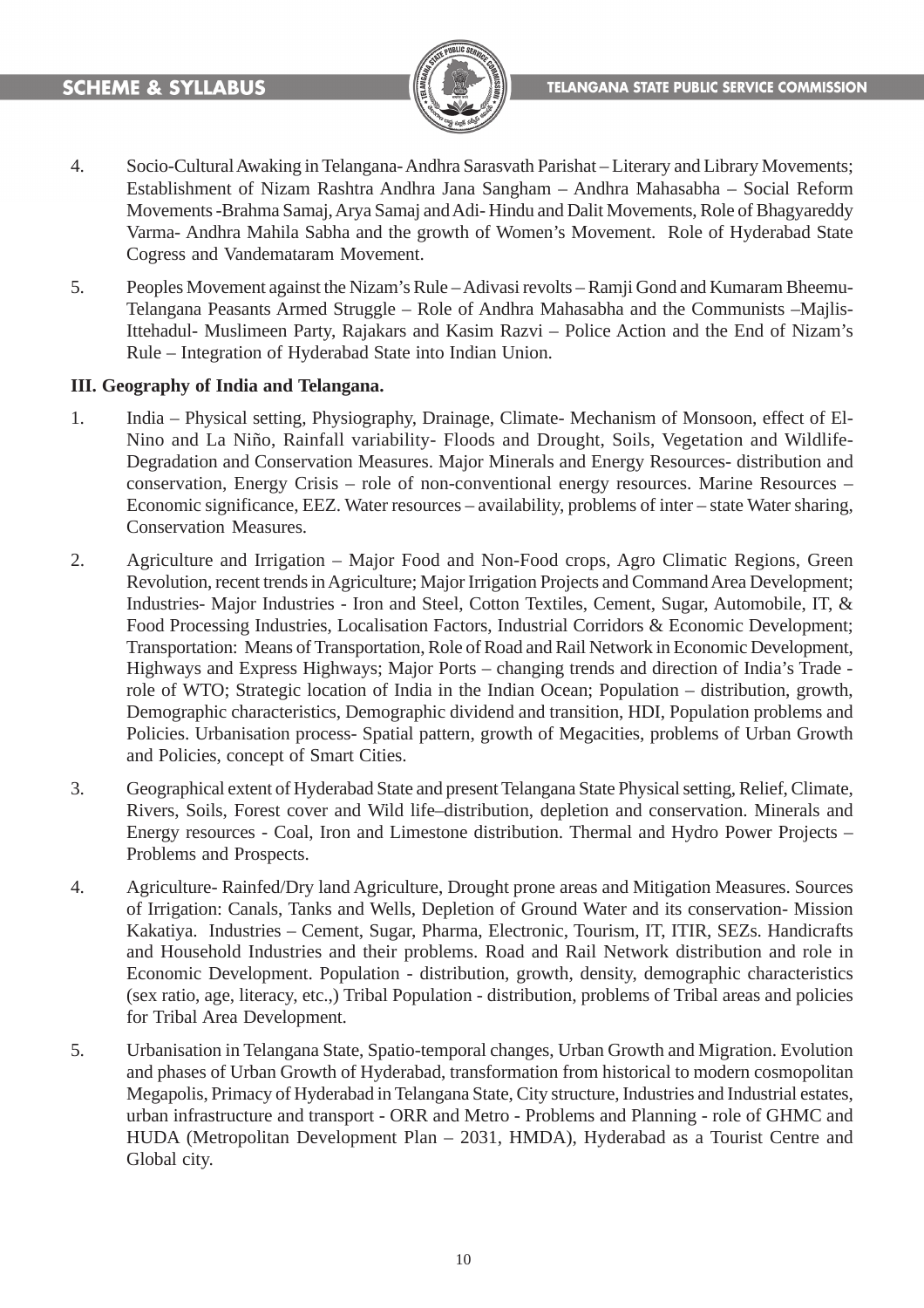

# **PAPER –III – INDIAN SOCIETY, CONSTITUTION AND GOVERNANCE**

#### **I. Indian Society, Structure, Issues and Social Movements**

- 1. Indian Society: Salient features, Unity in Diversity; Family, Marriage, Kinship, Caste, Tribe, Religion, Language; Rural – Urban continuum; Multi-culturalism.
- 2. Social Exclusion and Vulnerable Groups: Scheduled Castes, Scheduled Tribes, Backward Classes, Minorities, Women, Children, Aged and Disabled.
- 3. Social Issues: Poverty; Unemployment, Child Labour, Violence against Women; Regionalism; Communalism and Secularism; Corruption; Caste Conflicts, Problems of Agricultural Labour; Urbanization; Development and Displacement; Environmental Degradation; Sustainable Development; Population Explosion; Agrarian Distress; Migration.
- 4. (a)Social Issues in Telangana: Vetti; Jogini and Devadasi System; Girl Child; Flourosis; Child Labour; Migrant Labour; Child Marriages.
	- (b) Social Movements in Telangana.
- 5. Social Policies and Programmes in India and Telangana: Policies for Women, Children, Aged and Disabled; Policies for Scheduled Castes, Scheduled Tribes, Backward Classes and Minorities; Environmental Policy; Population Policy; Policy on Education; Policy on Health; Poverty Alleviation Programmes; Welfare Schemes for Scheduled Castes, Scheduled Tribes, Backward Classes, Women, Children, Minorities, Aged and Disabled.

#### **II. Constitution of India.**

- 1. Evolution of Indian Constitution: Role of the Drafting Committee; Constitutional Philosophy and Preamble; Salient features & Basic Structure; Amendments.
- 2. Fundamental Rights: Nature and Scope; Expanding horizons of Fundamental Rights; Enforceability against State and others;Welfare State and Distributive Justice under the Constitution; Directive Principles of State Policy - Rule of Law and Fundamental Duties.
- 3. System of Government: Parliamentary system, Central Government: President, Prime Minister & Council of Ministers; Parliament: Powers and Functions; State Government: Governor, Chief Minister & Council of Ministers; Legislature: Powers and Functions, Legislative Privileges.
- 4. Judicial System in India: Supreme Court, High Courts & Administrative Tribunals; Subordinate Judiciary; Judicial Review and Judicial Activism; Independence of Judiciary and Judicial Accountability.
- 5. Federal system: Centre-State Relations- Issues and Challenges pertaining to the Federal Structure; Local Self-Government 73<sup>rd</sup> and 74<sup>th</sup> Constitutional Amendments for sharing of powers - Panchayat Raj and Municipal Institutions; Resolution of Inter-State disputes with reference to Water Disputes-Challenges of Implementation.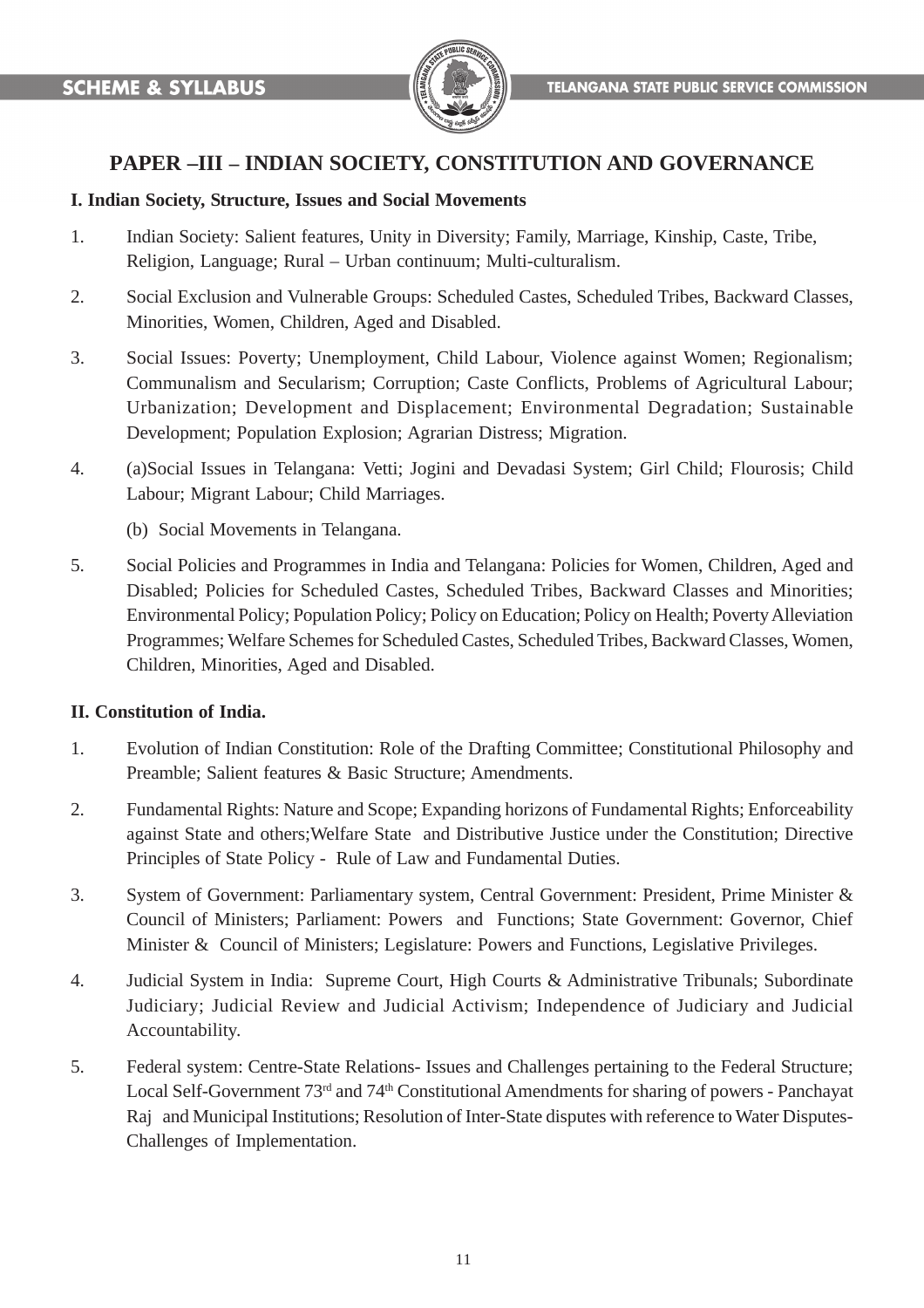

#### **III. Governance**

- 1. Governance and Good Governance, E-Governance-Applications and Models; Governance at Union level- Cabinet Secretariat, Prime Minister's Office (PMO), Central Secretariat, Ministries and Departments; Constitutional bodies-Finance Commission, Election Commission, Union Public Service Commission, Comptroller and Auditor General of India, National Human Rights Commission, National Commissions for SCs/ST/Minorities and Women; Parliamentary Committees-Estimates Committee, Public Accounts Committee, Committee on Public Undertakings.
- 2. Governance at State and District levels-Secretariat and Directorates and their relationships; District Administration-Role of Collector, Institutions of Rural and Urban Governance-Powers and Functions, Systems for delivery of Services; Cooperatives, State Finance Commission; Devolution of Powers and Finances-Issues and Challenges. Development Corporations for SCs, STs, B.Cs, Minorities and Disabled Welfare; Control over Administration-Legislative, Executive and Judicial Control.
- 3. Programmes, Agencies and Institutions working for the development of Urban and Rural Areas; People Centred Participatory Development; Poverty Alleviation Programmes; Women Empowerment and Inclusive Growth; Rights related to Health, Food Security and Education-Issues and Challenges.
- 4. Debates on Development and Development Processes; State and Provision of Services; State and Market; Involvement of Civil Society-Community Based Organizations (CBOs) and NGOs; Self-Help Groups, (SHGs), Charities and Stakeholders, Public-Private Partnerships (PPP); Corporate Social Responsibility.
- 5. Ethics and Values of Administration; Neutrality of Civil Services, Committed Bureaucracy, Politician and Civil Servant Relations; Citizen Charters, Gender Sensitization; Transparency and Accountability of Administration; Prevention of Corruption in Administration- Central Vigilance Commission, Central Bureau of Investigation, Lokpal, Lokayuktha, ACB and Consumer Protection Mechanisms; Application and Impact of Right to Information Act-2005; Administrative Reforms.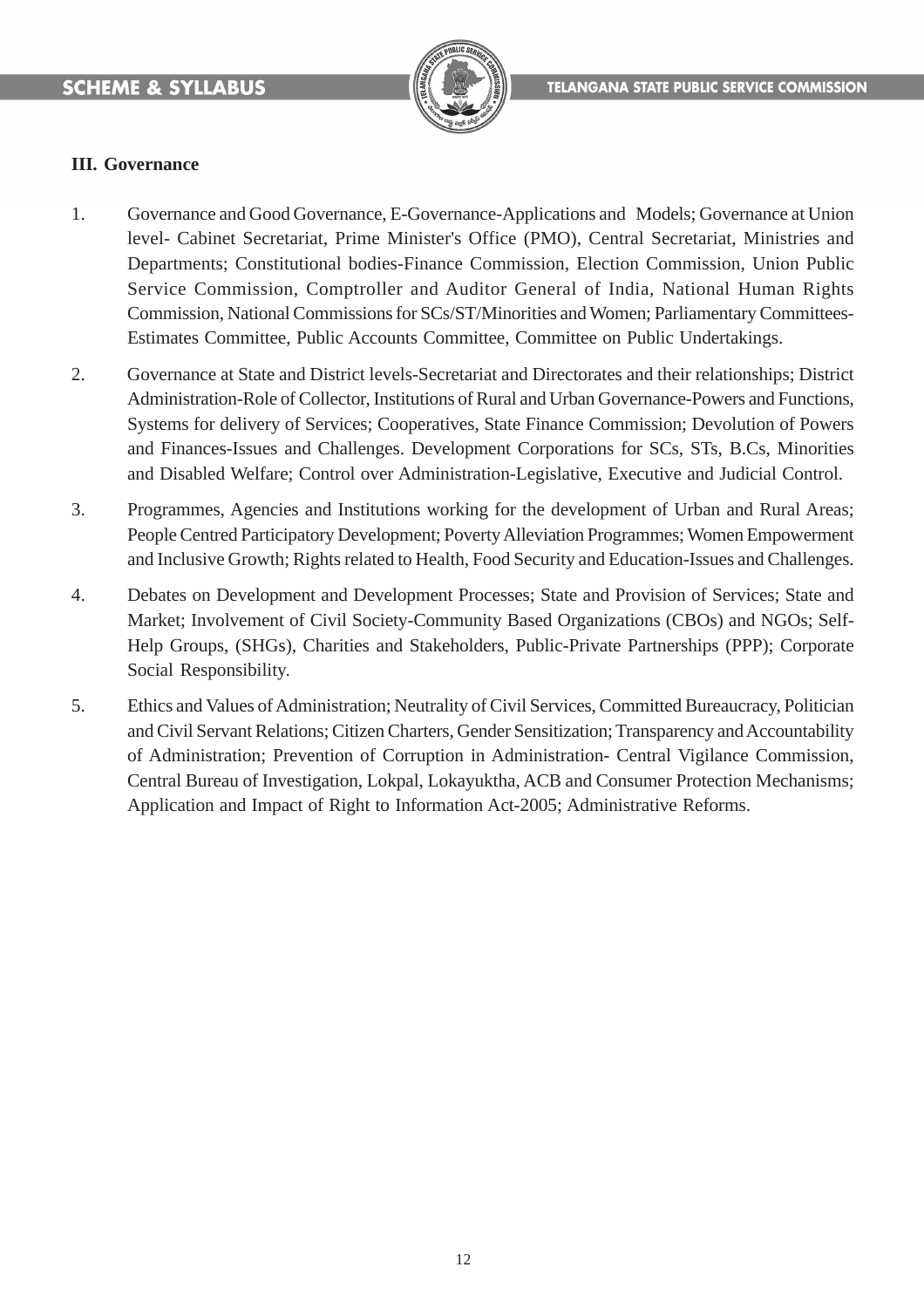

# **PAPER –IV – ECONOMY AND DEVELOPMENT**

#### **I. Indian Economy and Development.**

- 1. National Income -Concepts and Measurement of National Income- Nominal and Real Income; Structure and growth of Indian economy – Sectoral trends in National Income of India
- 2. Poverty and Unemployment: Concepts of Poverty Income-based Poverty , non-income Povertycapability approach (Human Poverty Index), Measurement of Poverty and trends in Poverty; Concepts, estimates and trends of Unemployment
- 3. Money and Banking: Money supply, Structure of Indian Banking and non-banking financial institutions; Reforms in Banking sector; Regulation of credit by RBI
- 4. Public Finance: Tax structure, Central and state taxes; Government expenditure in revenue and capital account; Public debt: composition- internal and external debt; Monetary Policy, Fiscal Policy; Union Budget: Budget Analysis.
- 5. Planning in Indian economy: Objectives, Priorities, Strategies, Achievements of Five Year Plans; 12th FYP - Inclusive growth ; NITI Aayog; Liberalization, Privatisation, Globalisation: Features and Implications.

#### **II. Telangana Economy.**

- **1.** Telangana economy in Hyderabad State (Agriculture, Industry and Trade); Telangana economy in United AP (1956-2014)- Deprivation and Under development; Structure and Growth of Telangana economy: Sectoral trends in GSDP ; Per capita income; Income inequalities and Poverty.
- **2.** Human resources: Demographic Structure and Transition , Demographic dividend , (sex ratio, fertility rate, mortality rates) ; Literacy and Occupation structure
- **3.** Land reforms: I generation (1947-1970) and II generation land reforms (1970 onwards)- Abolition of Intermediaries : Zamindari, Jagirdari and Inamdari -Tenancy Reforms : Land ceiling ; Land alienation in Scheduled areas ; Impact of land reforms.
- **4.** Agriculture and Allied sectors: Trends in share of crop and allied sectors in GSDP; Distribution of land holdings; Trends in Irrigation ; Problems of dry land Agriculture; Dependence on Agriculture; Cropping pattern Trends ; Trends in productivity; Agricultural Credit, Extension and Marketing; Cooperatives and Producer Companies
- **5.** Industry and Service sectors: Industrial development; Structure and growth of industrial sector, Micro Small and Medium Enterprises (MSME) sector , Revival of sick industries; Industrial infrastructure- Power; Industrial Policy of Telangana; Structure and growth of service sector; employment trends in Industry and Service sectors; Information and Communication Technology (ICT) Policy of Telangana.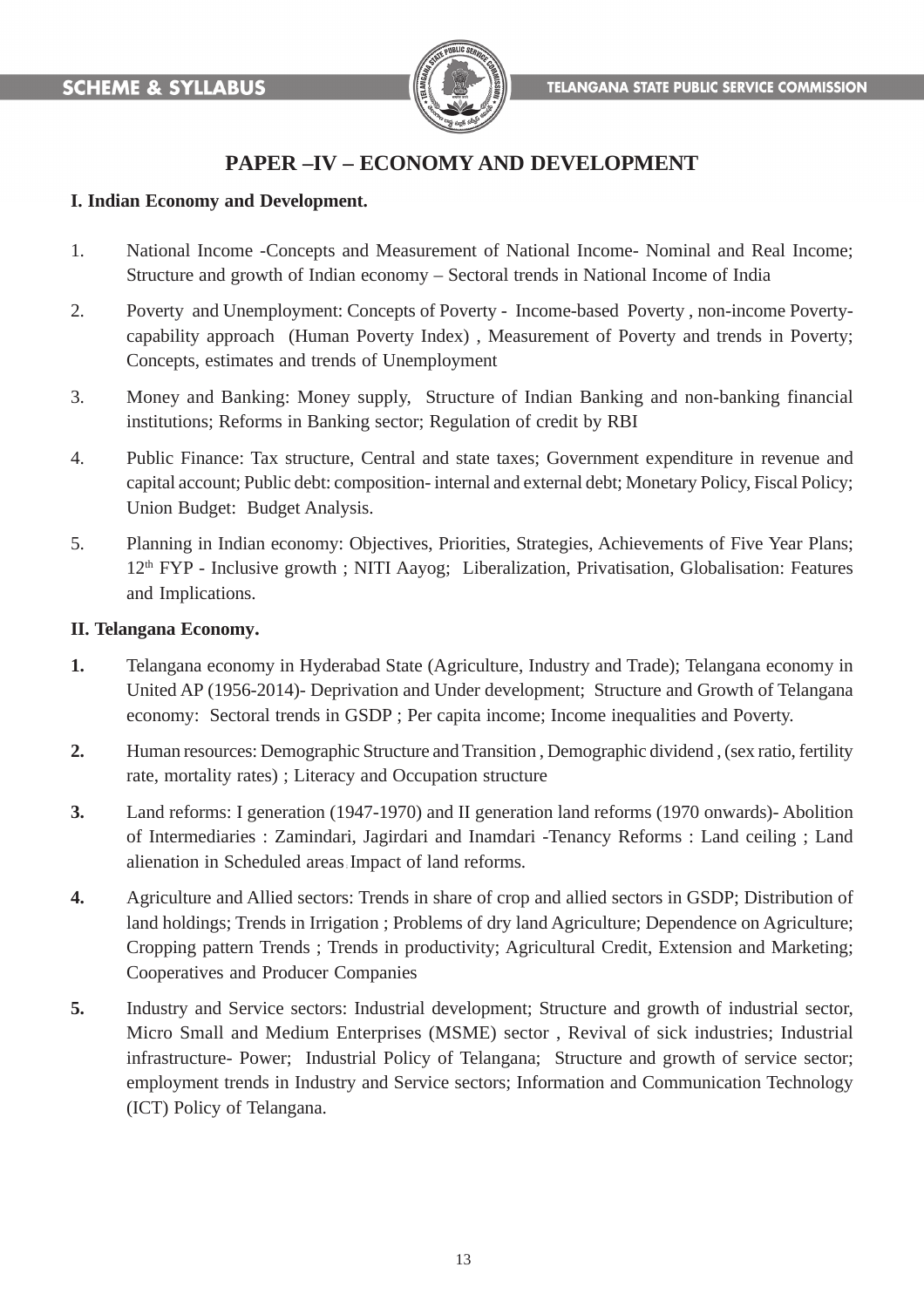

#### **III. Development and Environmental Problems.**

- 1. Environment vs Development: Definition of Environment , Environmentalism; Environmental Protection Policy, Environmental Policy Instruments.
- 2. Natural resources: Forest resources- Commercialization of forests Forest Acts vs Forest dwellers/ users; Water: surface water and groundwater, competing demand for water - drinking, industrial and agriculture; Land resources: competing uses of land- food, feed, fuel, and fibre; Mining and Environment; Sustainability of natural resources.
- 3. Eco systems and Bio-diversity: Ecology and Eco-system; Food chains in Eco systems, Typology of eco system; Bio diversity and its conservation, Types of Bio diversity, threat to Bio diversity.
- 4. Environment pollution and solid waste management, types of solid waste, factors affecting solid waste generation, impact of solid waste, recycling and reuse.
- 5. Global Environment Issues: Climate Change, Global Warming and its impact, Sustainable Development.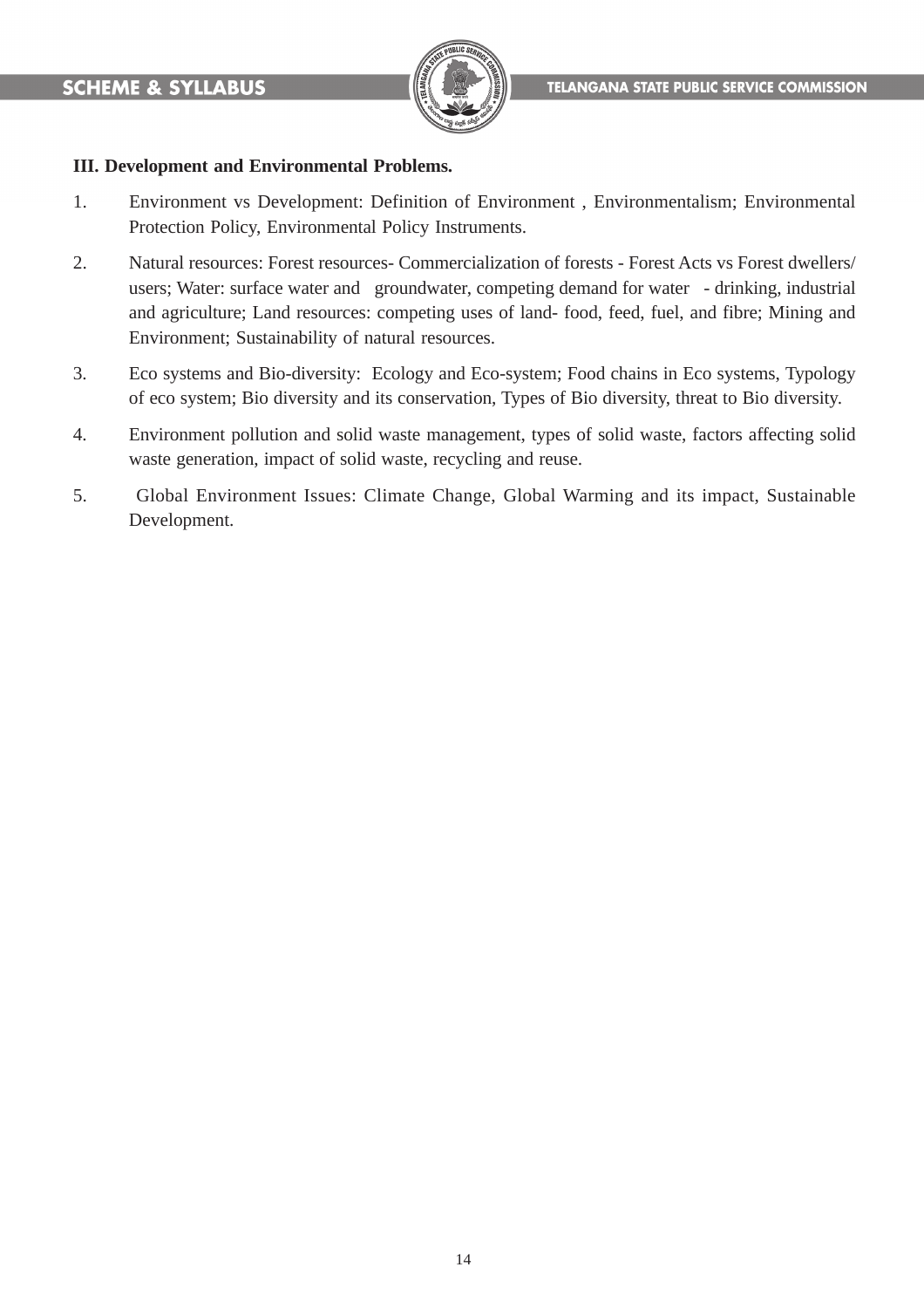

### **PAPER- V – SCIENCE & TECHNOLOGY AND DATA INTERPRETATION**

#### **I. The role and impact of Science and Technology.**

- 1. Classical and Emerging areas of Science & Technology **:** Value addition by Science & Technology**,** Current Science & Technology developments in India and importance of Science & Technology as an engine for National Development **;** Industrial development & Urbanization.
- 2. National Policy of Science & Technology: changes in Policy from time to time: Technology missions **-** ICT: Basics in Computers, Robotics, Nano technology and Communication.
- 3. Space program in India and its applications with special reference to industrial, agricultural and other rural development activities, INSAT, IRS systems, EDUSAT and Chandrayaan-1 and future programme.
- 4. Application of Space Technology in India with references to Education, Agriculture and Industry. Climatic change, Floods, Cyclone, Tsunami, Natural and Manmade Disaster Management.
- 5. Energy Resources: Energy demands, Indian energy scenario- hydel, thermal and nuclear. Importance of renewable resources - Solar, Wind, small/Mini/Micro hydel, Biomass, waste based, geothermal, tidal & fuel cells. Energy security - Role of Science & Technology, Bio-fuel cultivation and extraction.

#### **II. Modern Trends in application of knowledge of Science.**

- 1. Crop Science in India; Characteristics of Plants Crop plants, Forest species, Medicinal Aromatic plants, Useful and Harmful plants and utility for mankind.
- 2. Concept of Biotechnology and application of genetic engineering and Stem Cell Research. Biotechnology in Agriculture (bio-fertilizers, bio - pesticides, bio- fuels, tissue culture, cloning) and Environment (Biotechnology in Environmental cleanup process)
- 3. Food bio-technology, Food safety and Food quality standards, Food Laws and Regulations. Recent trends in organic farming and farm mechanization. Safe Drinking Water – Defluoridation and other Techniques.
- 4. Microbial infections; Introduction to bacterial, viral, protozoal and fungal infections. Basic knowledge of infections caused by different groups of micro organisms- diarrhoea, dysentery, cholera, tuberculosis, malaria, viral infections like HIV, encephalitis, chikungunya, bird flu- preventive measures during out breaks.
- 5. Vaccines: Introduction to immunity, Fundamental concepts in vaccination and traditional methods of vaccine production ( production of DPT and Rabies vaccine), Production of modern vaccines (production of Hepatitis Vaccine).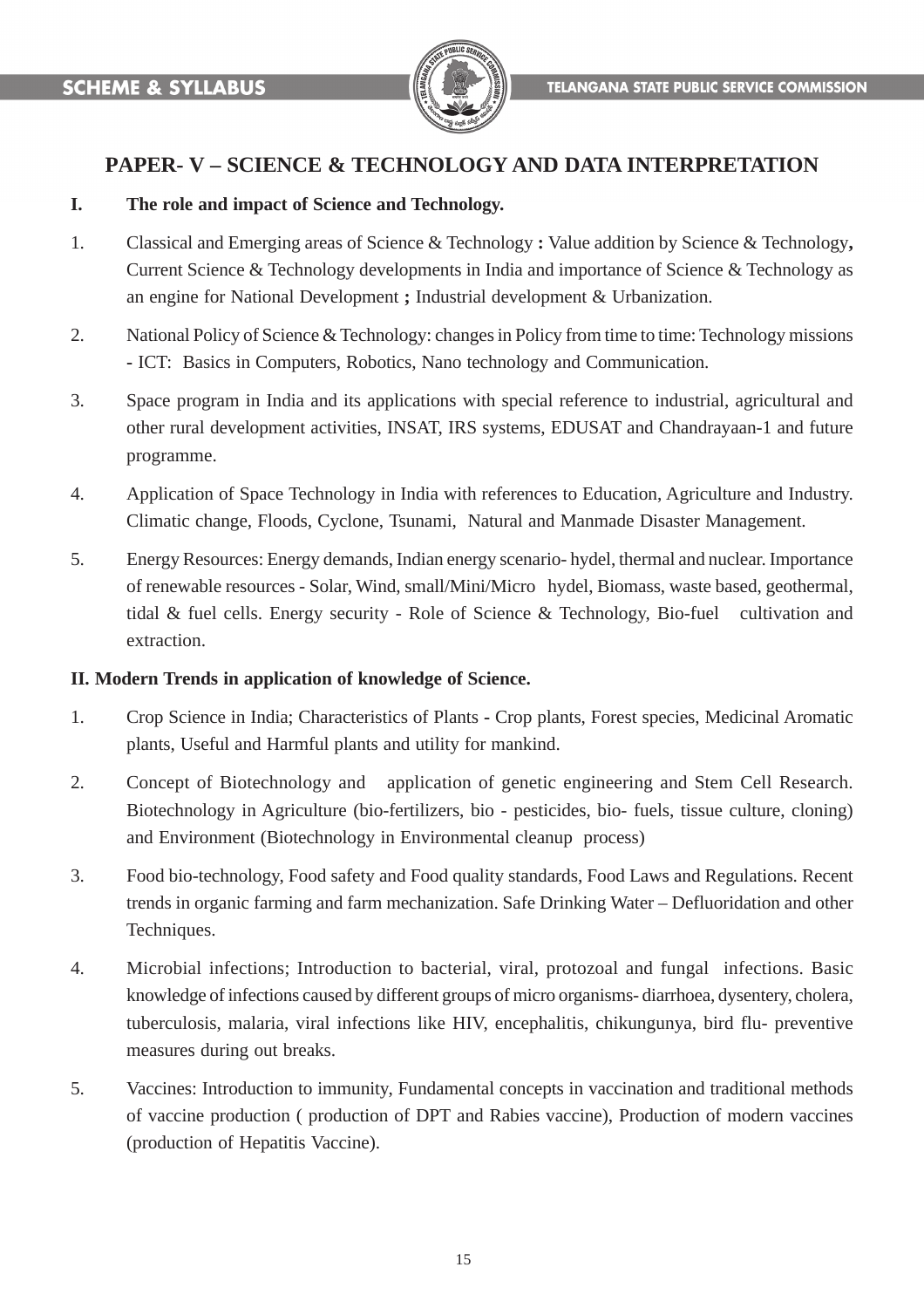

#### **III. Data Interpretation and Problem Solving.**

- 1. Data Analysis Analytical Interpretation of statistical Data, Study of Graphs and Charts Bar graphs, Line graphs and Pie- charts and drawing conclusions.
- 2. Problems based on Tabular and Diagrammatical Data Problems based on Probability Logical Reasoning, Analytical and Mental ability.
- 3. Quantitative Aptitude Number Sequences, Series, Averages, Number Systems, Ratio and Proportion, Profit and Loss.
- 4. Time and Work, Speed -Time Distance, Simple Interest, Analytical and Critical reasoning.
- 5. Decision Making and Problem Solving: A duly structured situation will be presented to the candidates and they will be asked to analyze and suggest their own solution to the problem arising out of situations.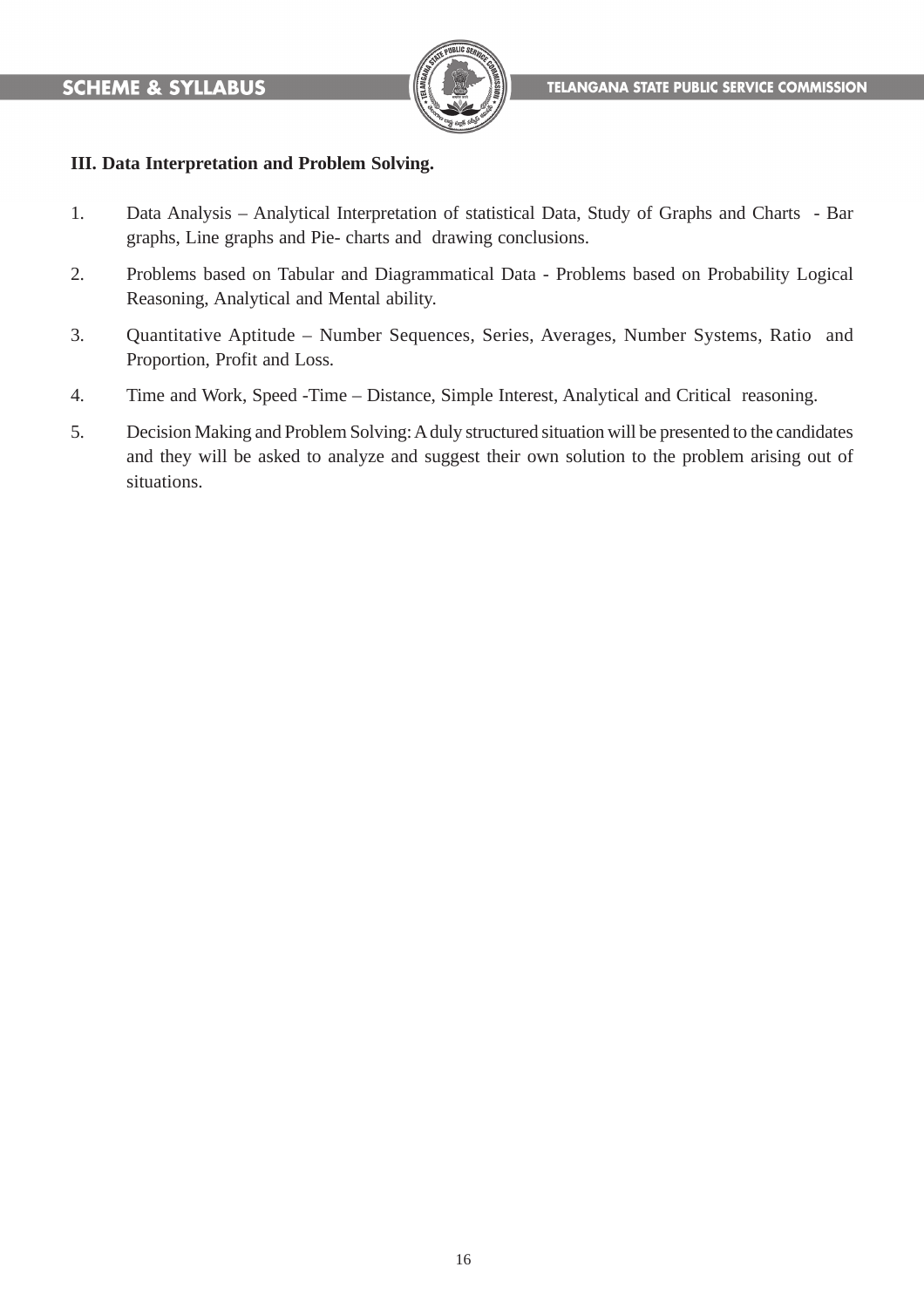

# **PAPER-VI - TELANGANA MOVEMENT AND STATE FORMATION**

#### **I. The idea of Telangana (1948-1970)**

- 1. Historical Background: Telangana as a distinctive cultural unit in Hyderabad Princely State, its geographical, cultural, socio, political and economic features- People of Telagangana- castes, tribes, religion, arts, crafts, languages, dialects, fairs, festivals and important places in Telangana. Administration in Hyderabad Princely State and Administrative Reforms of Salar Jung and Origins of the issue of Mulkis-Non-Mulkis; Employment and Civil Services Rules under Mir Osman Ali Khan, VII Nizam's Farman of 1919 and Definition of Mulki - Establishment of Nizam's Subjects League known as the Mulki League 1935 and its Significance; Merger of Hyderabad State into Indian Union in 1948; Employment Policies under Military Rule and Vellodi,1948-52; Violation of Mulki-Rules and Its Implications.
- 2. Hyderabad State in Independent India- Formation of Popular Ministry under Burgula Ramakrishna Rao and 1952 Mulki-Agitation; Demand for Employment of Local people and City College Incident-Its importance. Justice Jagan Mohan Reddy Committee Report, 1953 – Initial debates and demand for Telangana State-Reasons for the Formation of States Reorganization Commission (SRC) under Fazal Ali in 1953-Main Provisions and Recommendations of SRC-Dr. B. R. Ambedkar's views on SRC and smaller states.
- 3. Formation of Andhra Pradesh, 1956: Gentlemen's Agreement its Provisions and Recommendations; Telangana Regional Committee, Composition, Functions and Performace - Violation of Safeguards-Migration from Coastal Andhra Region and its Consequences;Post-1970 Development Scenario in Telangana-Agriculture, Irrigation, Power, Education, Employment, Medical and Health etc.
- 4. Violation of Employment and Service Rules: Origins of Telangana Agitation- Protest in Kothagudem and other places, Fast unto Death by Ravindranath; 1969 Agitation for Separate Telangana. Role of Intellectuals, Students, Employees in Jai Telangana Movement.
- 5. Formation of Telangana Praja Samithi and Course of Movement the Spread of Telangana Movement- Major Events, Leaders and Personalities- All Party Accord – Go 36 - Suppression of Telangana Movement and its Consequences-The Eight Point and Five-Point Formulas-Implications.

#### **II. Mobilisational phase (1971 -1990)**

- 1. Court Judgements on Mulki Rules- Jai Andhra Movement and its Consequences- Six Point Formula 1973, and its Provisions; Article 371-D, Presidential Order, 1975-Officers (Jayabharat Reddy) Committee Report- G.O. 610 (1985); its Provisions and Violations- Reaction and Representations of Telangana Employees
- 2. Rise and Spread of Naxalite Movement, causes and consequences Anti-Landlord Struggles in Jagityala-Siricilla, North Telangana; Rytu-Cooli Sanghams; Alienation of Tribal Lands and Adivasi Resistance- Jal, Jungle, and Zamin.